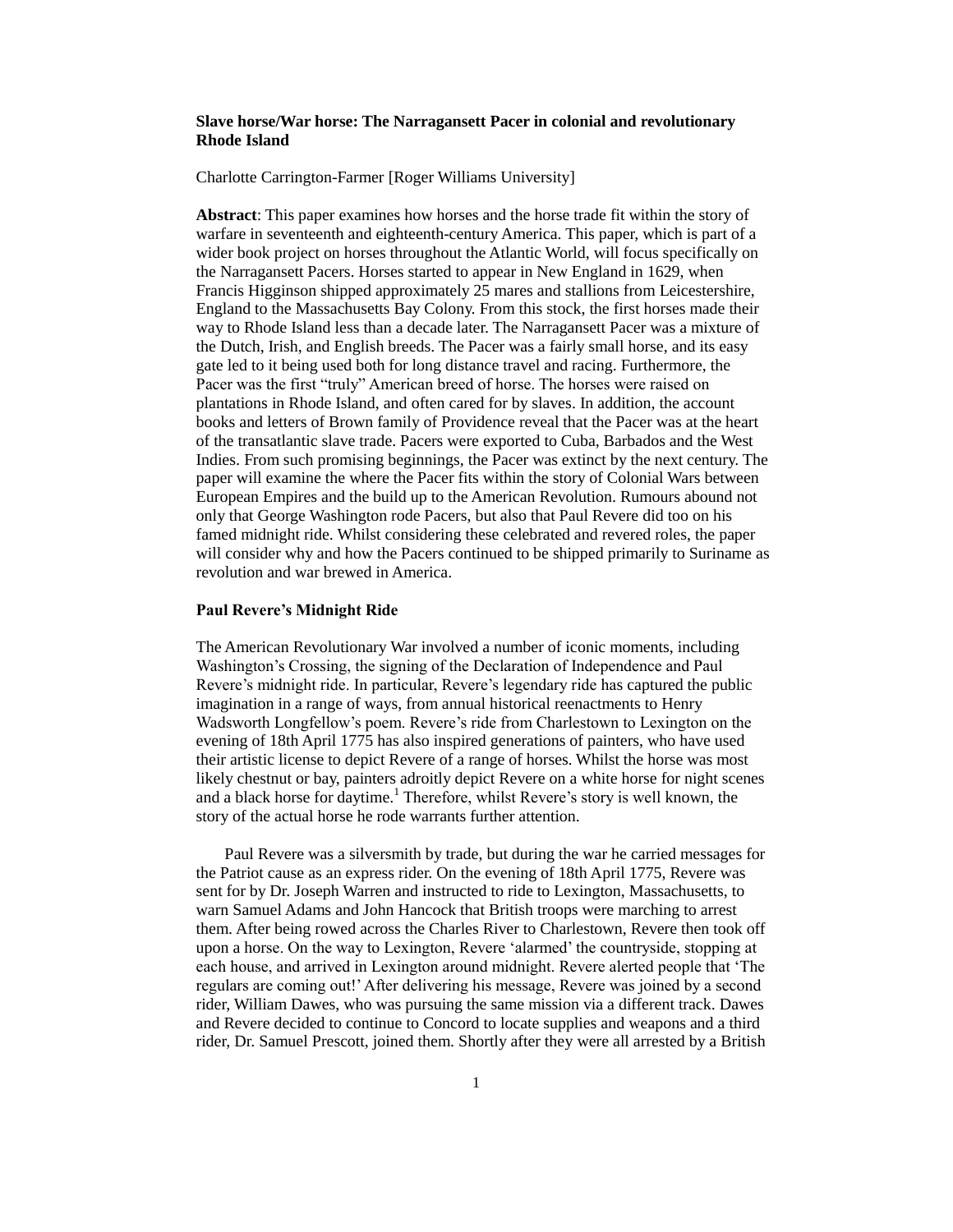patrol; however, Prescott got away very quickly, and Dawes escaped soon after. The British patrol held Revere for some time before he was eventually released, but without his horse. Left without a mount, Revere returned to Lexington in time to witness part of the battle on the Lexington Green. At this point, Revere's horse passes out of the historical record.

 We know that Revere did not own the horse he rode on his legendary ride, and it belonged to the family of John Larkin, a deacon of the Congregational church. The mare was never returned. Scholars have suggested a range of names, but Brown Beauty seems most probable. In addition to the debate about the horse's name, there is a lack of consensus on its breed. $2$  Some have suggested that the horse was a descendant of an East Anglican breed, distantly related to the Suffolk Punch. Other arguments range from a fine-boned thoroughbred, with a long gait and elegant Arabian head to a heavy plough horse. David Hackett Fischer argues in *Paul Revere's Ride* that 'She was neither a racer nor a pulling animal, but an excellent specimen of a New England saddlehorse – big, strong and very fast.'<sup>3</sup> The saddle-horses were bred for alertness, surefootedness and agility on the challenging New England terrain. Many, including Esther Forbes in *Paul Revere and the World He Lived in*, argue that he was 'riding a plain, lively, surefooted little creature, who paced naturally…chestnut in colour' – essentially a Narragansett Pacer.<sup>4</sup> However, there are some problems with proving Revere rode a Pacer. For example, Richard O'Donnell describes the animal as a 'little brown mare,' but Revere's account says it was a large horse.<sup>5</sup> Moreover, after his capture, the sergeant of grenadiers took the horse to replace his own small mount. The Narragansett Pacer was a small horse, a pony by today's standards, normally no bigger than 14hhs. This starts to put some cracks in the story that he rode a Pacer.

 Revere himself provided three accounts of his ride, and although he stated that he borrowed the horse from John Larkin, neither he nor anyone else took much notice of the mount, or referred to it by name. Revere simply called it 'a very good horse.' The Massachusetts Provisional Congress requested information from Revere about his actions on the evening of 18th April 1775, and he provided two accounts, a draft and a corrected copy of a deposition, both dated 1775. The Patriots hoped to prove that the British had fired the first shot, and accordingly depositions were taken from eyewitness of the clash on Lexington Green. Arguably, the most detailed account of Revere's ride was his letter to Jeremy Belknap, Corresponding Secretary of the Massachusetts Historical Society, composed 23 years after the event and dated 1798. In the letter Revere stated that 'I saw two men on Horse back…When I got near them, I discovered they were British...One tryed to git a head of Me, & the other to take me. I turned  $\Box$ my Horse very quick,  $&$  Galloped towards Charlestown neck.<sup>56</sup> There are a few things in this letter that are worth considering, including the fact that the horse galloped. This calls into question whether it was a Pacer, as other contemporary accounts noted that Pacers did not gallop well. For example, Robert Livingstone argued 'But what is most remarkable is that they amble with more speed than most horses trot, so that it is difficult to put some of them upon a gallop.<sup> $\frac{7}{7}$ </sup> Whilst the Narragansett Pacer was notable for the movement of its backbone and its natural, not acquired gait, we also see the difficulties in training a trotting horse to gallop. *A Gentleman's Complete Jockey*, published in London in 1700, averred 'the Gallop… is very awkward to be brought to…because having been trained to set Pace…he scrambles with his Legs.'<sup>8</sup> The combination of the height problem, lack of any recording of breed and the galloping issues, seriously call into question whether the horse was pure Narragansett Pacer.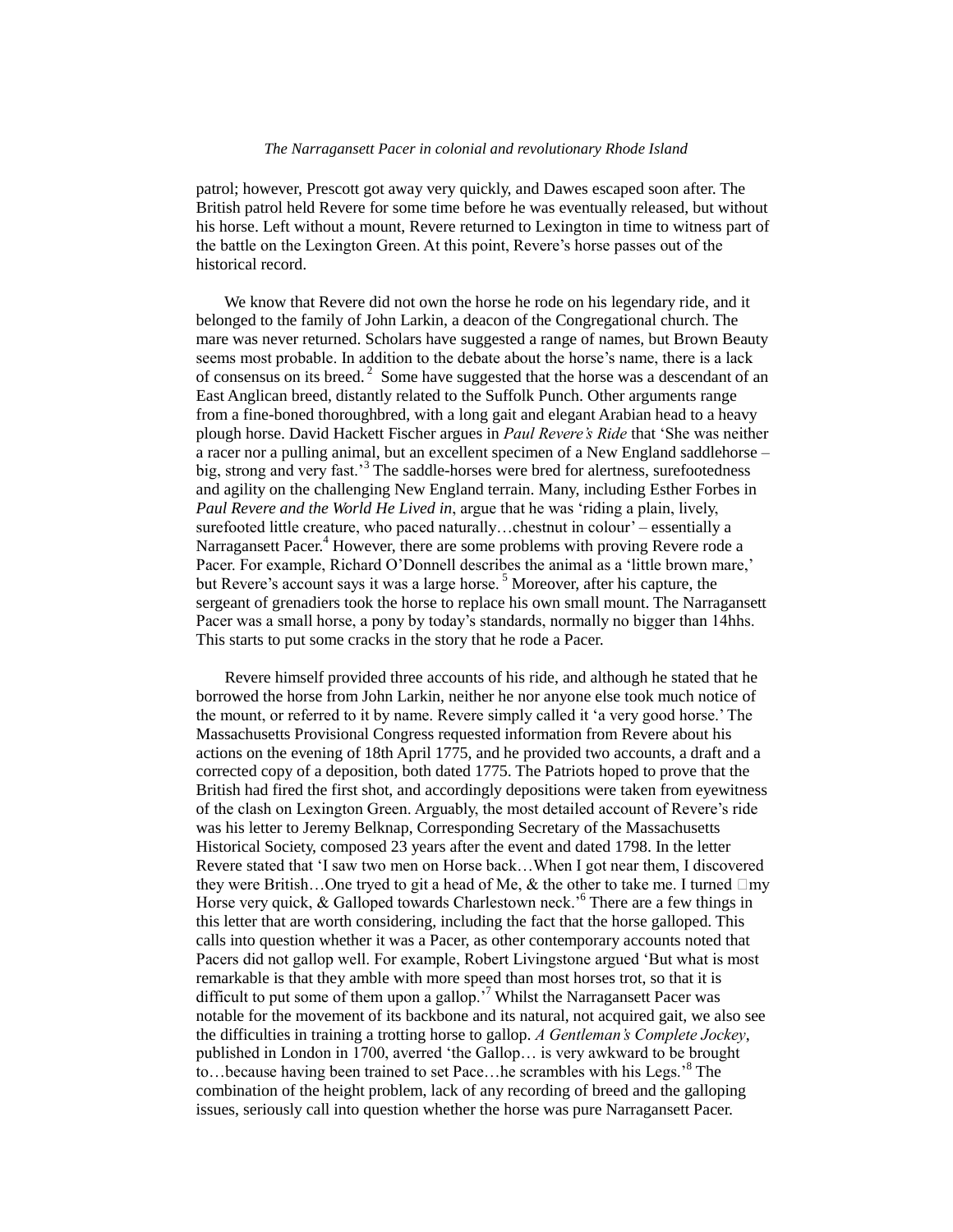## **Background, breeding and origins**

After potentially ruling out the Pacer's magnum opus as Revere's equine partner at the pivotal moment in the Revolutionary War, we are forced to turn to what the breed actually did, where it came from and where it ended up. The Pacer took its name from 'Narragansett Country,' Rhode Island, an area approximately twenty miles in length from Wickford to Point Judith and westward to Charlestown. The area was known as Narragansett Country (after the local Native America tribe) until 1729, when it was renamed the Kings County. This name remained in place until 1781, when the area was renamed again as Washington County.<sup>9</sup>

 The origin of the Narragansett Pacer has been widely debated. Its ancestors were probably among the English and Dutch horses that arrived in Massachusetts between 1629 and 1635. Some believe the Narragansett Pacer was produced from Irish Hobbies, the Suffolk Punch and the Scottish Galloway pony. Whilst others stress that the breed was developed from the Spanish Jennet or Andalusian.<sup>10</sup>As a natural pacer, the breed moved in an unusual fashion. Isaac Hazard thus wrote: 'My father described the motion of this horse as differing from others in that its backbone moved through the air in a straight line without inclining the rider from side to side, as does a rocker or pacer of the present day.<sup>'11</sup> The Narragansett Pacer was typically chestnut in colour, with a white blaze, star or stripe on the face and white stockings or socks on their legs. (see Figure 1).  $^{12}$ 



# *Figure 1***: Painting of a Narrangansett Pacer**

A number of contemporary accounts criticised the Pacer's looks and argued that it was 'no beauty' and one went as far as describing it as 'villainously ugly.<sup>'13</sup> Others were more complimentary, and averred that it could travel one hundred miles a day, over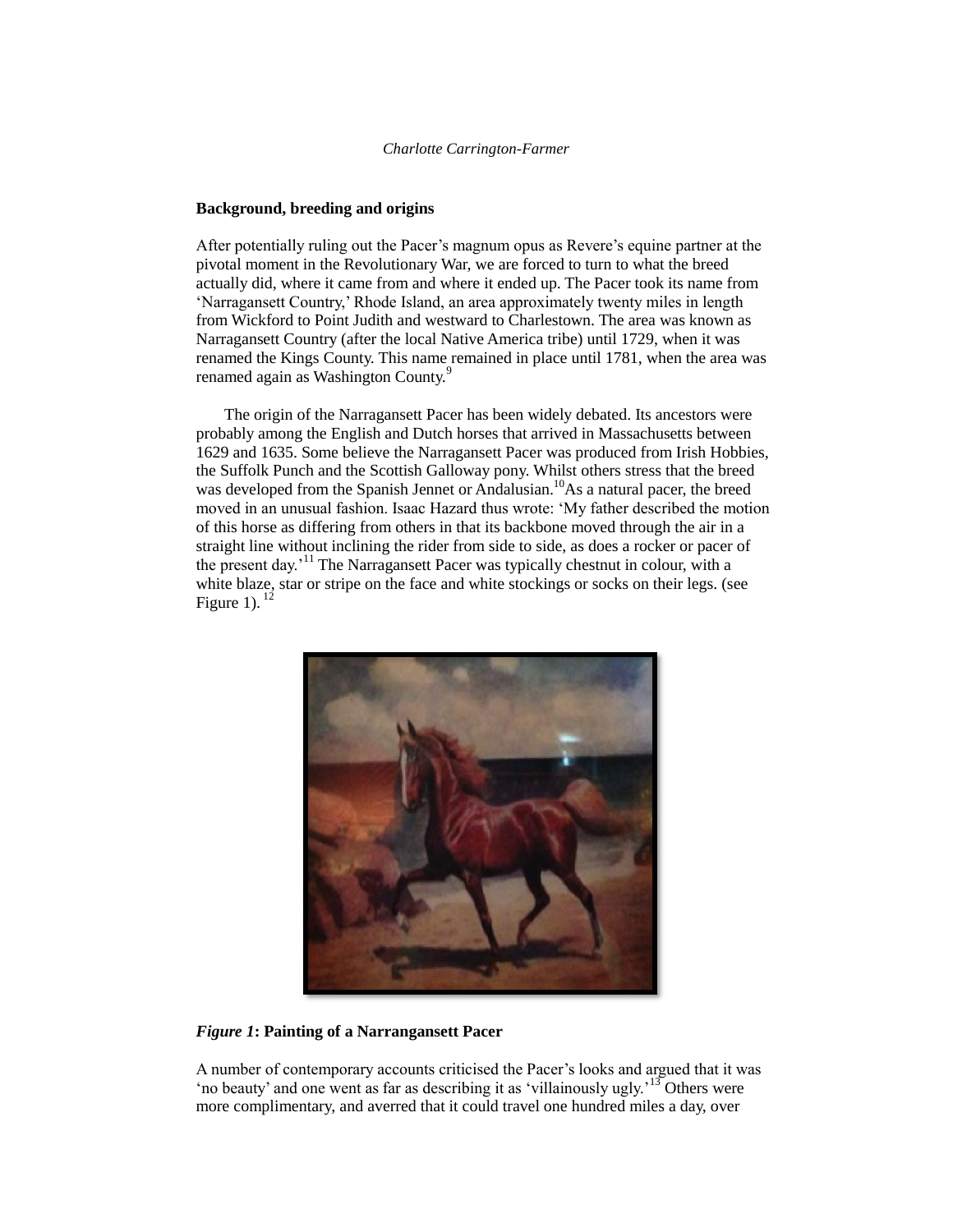rough roads, without the horse or rider tiring. Dr. McSparran, rector of the Narragansett church from 1721 to 1759, wrote in *America Dissected:* 'The produce of this country is principally butter, cheese, fat cattle, wool and fine horses that are exported to all parts of English America. They are remarkable for fleetness and swift pacing and I have seen some of them pace a mile in a little more than two minutes and a good deal less than three minutes. I have often upon the larger pacing horses rode fifty, nay sixty miles a day even in New England where the roads are rough, stony and uneven.<sup>'14</sup> In addition, a number of eventful tales surround the Pacer. In 1711 Rip Van Dam, of New York, and later Governor of the State, wrote to Jonathan Dickinson, an early mayor of Philadelphia, a very entertaining account of his ownership of a Narragansett Pacer. When the Pacer was shipped from Rhode Island it jumped overboard and swam back to shore to return home. Van Dam continued that 'He always plays and acts and never will stand still, he will take a glass of wine, beer or cyder, and probably would drink a dram on a cold morning.<sup>15</sup>

 The Narragansett Pacer, whilst not praised for its beauty had many strong qualities. On the back page of the John Carter Brown Library's copy of Philip Astley's *The Modern Riding Master* published in 1776, is a list in an unknown hand stating the desirable qualities for a horse.<sup>16</sup>

> a pricked Ear a light Trot a bushy tail a high neck a full Eye short front a lofty carriage easy to mount pleasure to ride when mounted } } }

The Pacer undoubtedly embodied many of these qualities. They also did well in hot climates, which was one reason they were exported to the Caribbean and South America. However, due to their small size, they were not suitable for pulling wagons and carriages.

 By the time of the of Revere's midnight ride and the American Revolutionary War, Pacers had started to disappear in Rhode Island and the breed eventually became extinct in its pure form. By the end of 1763, efforts were made to revive interest in breeding Pacers. An advertisement was printed in the Newport Mercury on 28th March 1763, stating: 'Whereas the best Horses of this Colony have been sent off from Time to Time to the West Indies and elsewhere by which the Breed is much dwindled, to the great Detriment of both Merchant and Farmer; therefore, a number of public-spirited Gentlemen of Newport, for the Good of the Colony, and to encourage the Farmers to breed better Horses for the future, have collected a Purse of ONE HUNDRED DOLLARDS to be Run on Thursday, the Fifth of May next, on Easton's Beech, free for any Horse Mare or Gelding bred in the Colony.' Sadly, there were only three starters, and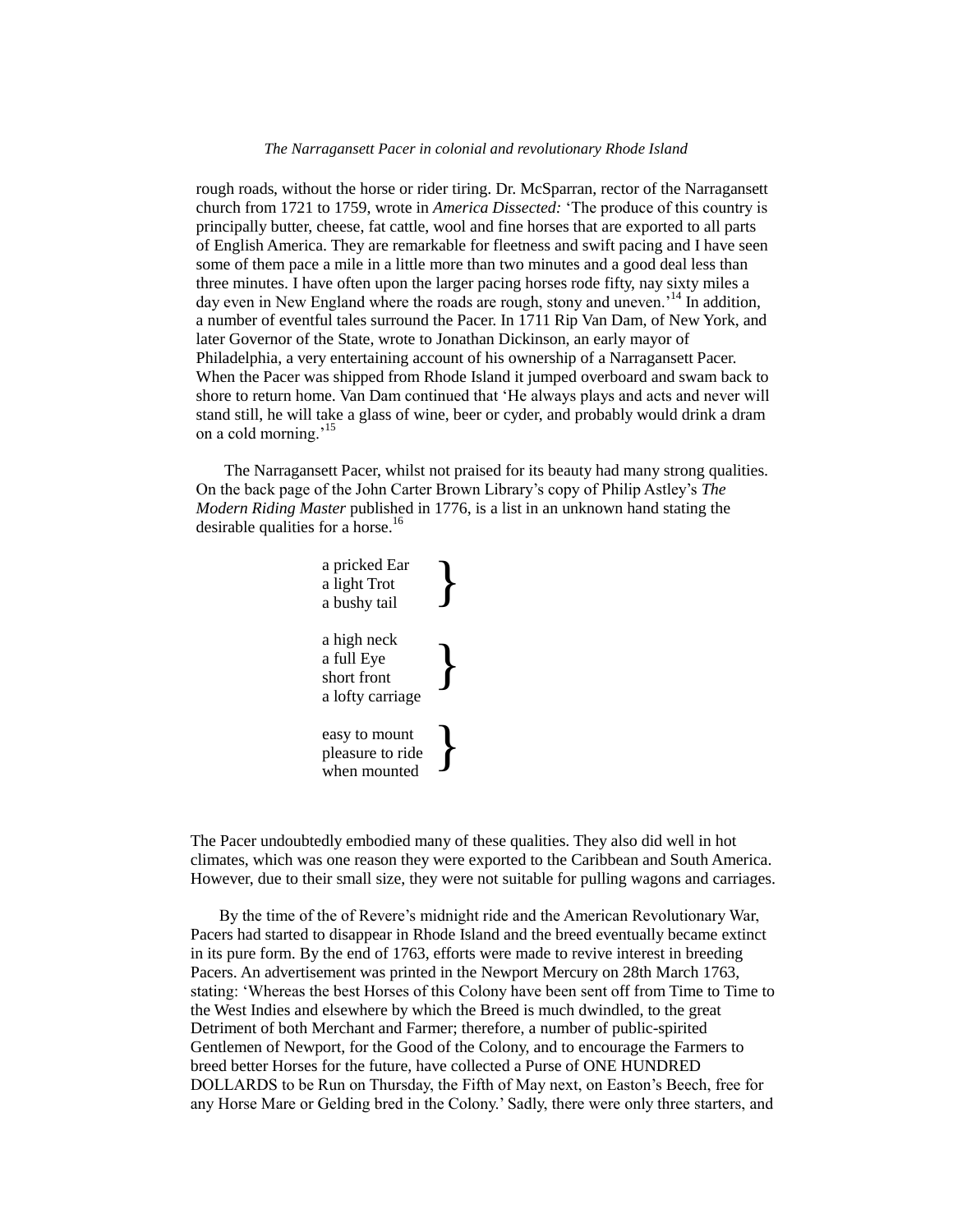the winner belonged to Samuel Gardiner of South Kingstown.<sup>17</sup>

 One theory suggests that the extinction of the pure breed came about because of the exportation to the West Indies. However, there were a number of other factors that contributed to its demise. Along Narragansett Bay Robert Hazard is said to have raised some two hundred Pacers in a year, and shipped directly from South Ferry aboard ships known as 'Horse Jockeys' to the Indies and the Southern Colonies. During the Revolution, the Sugar Islands, were forced to work with their own resources, and mastered raising their own horses. Therefore, after the Revolutionary War, the demand was not so high for the Narragansett Pacer. Moreover, waterpower was substituted for horsepower, wherever possible. In addition, conditions in New England were changing that rendered the Pacers obsolete. For example, as roads were improved, carriages became common and travel by saddle became less frequent. Consequently, the American trotter evolved, which was a better carriage horse than the Pacer and therefore more useful. As the eighteenth century progressed, there was less pasturage available in New England. With the cultivation of new land, horse breeding in New England was substantially reduced.<sup>18</sup> Therefore, the pure breed's extinction was likely due to all these factors.

### **The Narragansett Planters and trade**

The story of the Narragansett Pacer is tightly entwined with the history of slavery and the slave trade. The horses were often raised by slaves on the plantations in Narragansett and were shipped to work on the sugar plantations alongside slaves. Furthermore, they represented a major component of the provisioning slave trade. The 1730 census reveals that South Kingstown, Rhode Island had a total of 1,523 residents, and 965 are listed as 'white,' 333 as 'negro' and 225 as 'Indian.'<sup>19</sup> North Kingstown had an additional 165 'negros.' In addition to what the planters termed 'negro slaves,' there were also Native Americans; and some were listed as 'Spanish Indians,' indicating they were imported from the Caribbean or South America. Seven Native Americans are listed in South Kingstown probates. Moreover, there were indentured servants who were listed as 'Indian' and 'mustee.' Therefore, chattel slaves toiled alongside servants and wage labourers who were Native American and mixed race, and it is likely that the planters utilised the wage labourers to work alongside the slaves and also supervise them. By the time the census was taken in 1748-9, 1774 and 1783, South Kingstown, had more 'negroes' than any other town except Newport. By this point, the County, which contained one-third of the population of the Rhode Island, numbered more than a thousand slaves. $20$ 

 Newport was undoubtedly the pivotal slave market of New England, but there were a number of cases where the Narragansett Planters imported their own slaves to the landings they built directly out to the ocean on Boston Neck. The records suggest that both Col. Thomas Hazard and Rowland Robinson Jr. did this.<sup>21</sup> William Douglass, a physician, who wrote a range of pamphlets during the course of the eighteenth century on politics, economics and medicine, noted in his *Summary* that 'it is true, their late Guinea trade exchanging negroes for horses, stock, and provisions shipt off for the West-India islands, has added considerably to the number of their negroes.<sup> $22$ </sup> Most of the slaves in North and South Kingstown were Africans and African Americans, and prior to the 1740s most of New England's slaves came from the West Indies, along with sugar.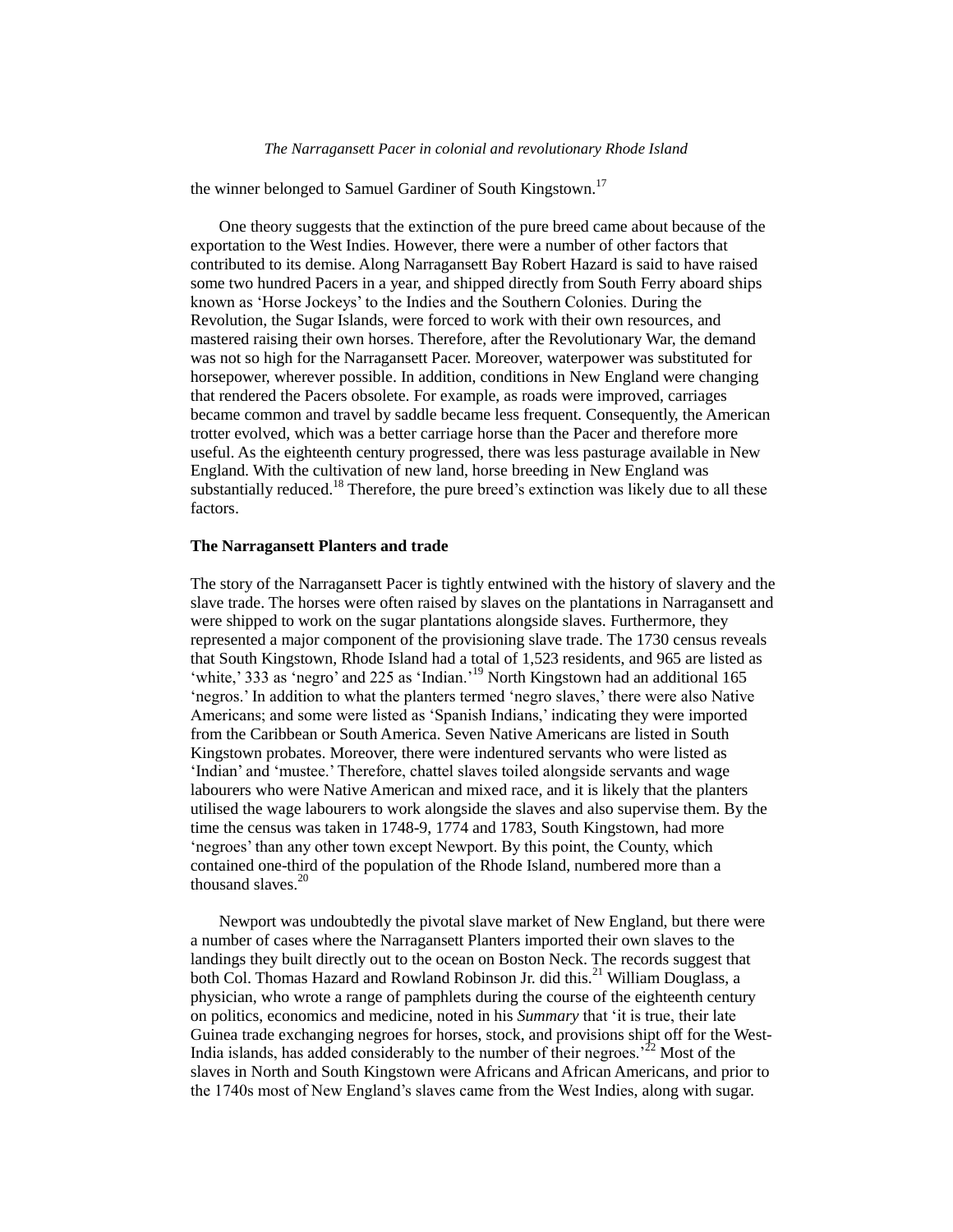After 1740 demanded for slaves increased and New Englanders began importing directly from Africa. $^{23}$ 

 The Narragansett planters were mostly Anglican, and many of their slaves converted to Christianity and were instructed with the Book of Common Prayer. The records of St. Paul's Church reveal a number of cases of slaves being baptised and the Revered cate chising them.<sup>24</sup> The Narragansett planters are not to be confused with the planters of the Southern Colonies. Douglass observed that 'Rhode Island Colony in General is a country for pasture, not for grain; by extending along the shore of the ocean and a great bay, the air is softened by a sea vapour which fertilizeth the soil; their winters are softer and shorter than up inhand; it is noted for dairies, whence the best cheese made in any part of New England is called (abroad) Rhode Island cheese. The most considerable farms are in the Narragansett country.<sup>25</sup> During the course of the eighteenth century at least 35 planters lived on a minimum of 25 different plantations and owned between 10 and 19 slaves. Most planters had an average of 4 slaves. <sup>26</sup> There were a number of pivotal planting families, including the Hazards, Rowlands, Robinsons and Gardners. Most of the planters lived in South Kingstown, and by the nature of the soils and the climate, the Narragansett planters were stock and dairy farmers rather than growing cash crops like sugar, tobacco, indigo, rice and cotton. The area was known for its export of butter, cheese, livestock and lumber.<sup>27</sup> The most lucrative commercial effort of planters was the breeding Narragansett Pacers. The importation of horses to New England began a decade after the initial settlement at Plymouth, but when they were first received in Rhode Island, especially Narragansett Country is unclear.<sup>28</sup>

 The first mention of any type of horses in the area was made in a letter written by Peleg Sanford to his uncle Samuel Hutchinson in 1666: 'in Respect of the Extremity of the winter I could not gett your horses from Narragansett, but intend if yor pleasure Soe be to send for them as Soon as the Ketch arrives which we dayly Espect.<sup>29</sup> John Hull's letter of 1672 reveals that he was probably the first to consider the development and maintenance of a pure strain of Pacer. Hull stated: 'if we...procure a verry good breed of large  $&$  fair mares  $&$  stallions  $&$  that noe mungrell breed might come amonge them…wee might have a verry choice breed for coach horses ….saddle…[and] draught others & in a few years might draw of Considerable numbers & shipp them for Barbados Nevis or such parts of the Indies.<sup>30</sup> We also see how the horses were bred to work on the sugar plantations: 'for the French at Martinique and Guardalupa, and the Dutch at Sorronam begin to rival us in the sugar trade, and this is owing…to the great supplies of horses they frequently receive from New England...for as we grind the sugar canes with windmills, so they are necessitated to do it by an engine that's drawn by horses and cattle.<sup>31</sup> How Hull's plans progressed is unclear, as there is an acute absence of studbooks and listings in estate inventories. Therefore, it is difficult to pinpoint when the pure strain of the breed emerged. The only explicit mention of a Pacer is in Ichabod's Potter inventory from 1739, which lists 'one small white pacing horse  $\text{\textsterling}6.^{32}$  Other inventories simply make mention of 'one trotting mare, one Bay horse.'<sup>33</sup> More common, are entries such as '10 Horse Kind.'<sup>34</sup>

 Up to the mid-eighteenth century, horses were of immediate necessity in the American colonies, as all travelling was done in the saddle and the heavy work was generally accomplished by the use of oxen. However, the draught horse was in great demand in the West Indies, and the Pacers were mainly exported for draught purposes to the non-English islands. The horses were in high demand in the non-English islands as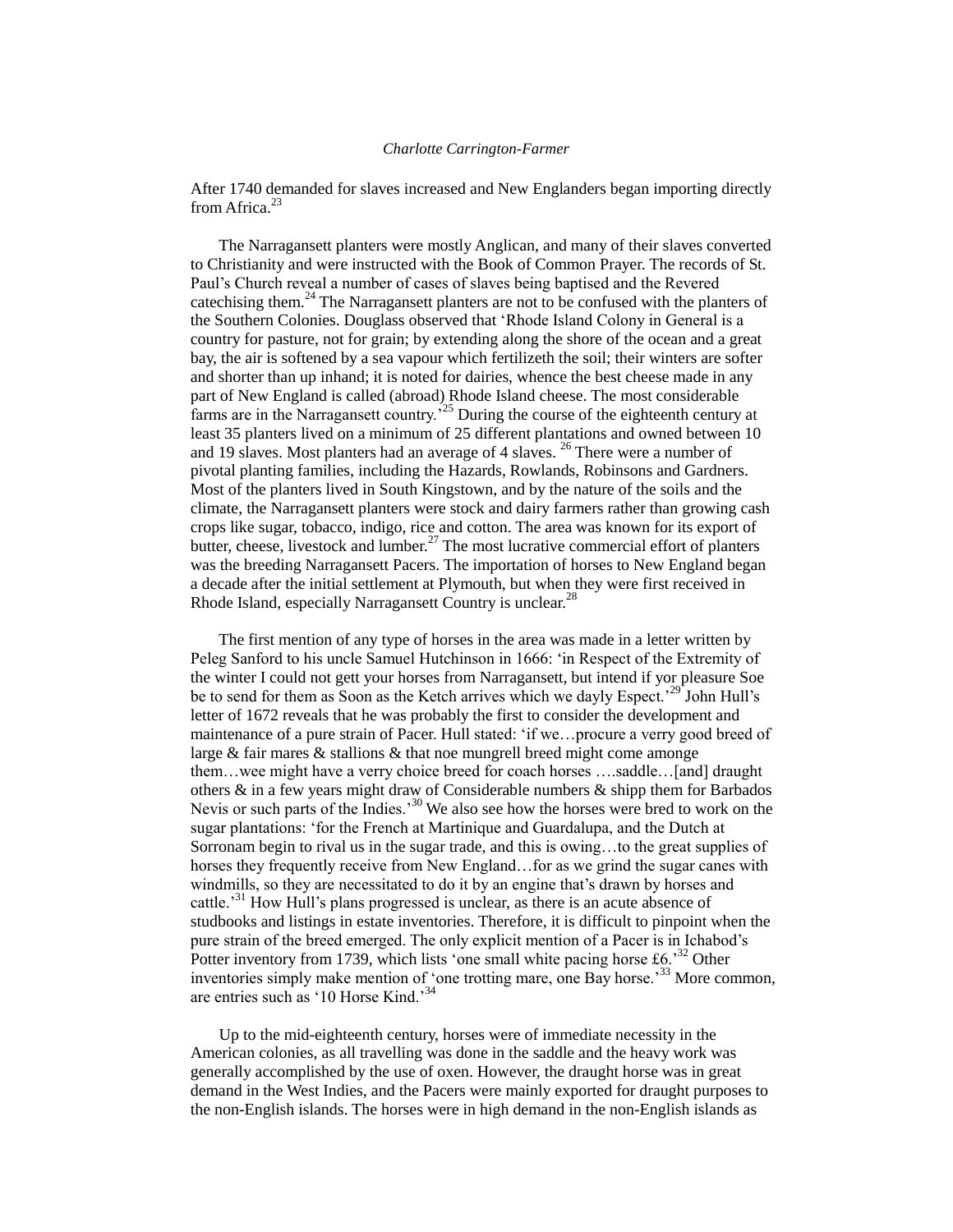horses, not windmills, turned the sugar mills. This profitable sale of horses, therefore, would seem to have been directed, not as Hull had expected, to Barbados and Nevis, but to the French islands of Martinique and Guadalupe and to the Dutch colony of Suriname.<sup>35</sup> Horses were traded for rum, sugar and other commodities needed in the colonies.

 Shipping horses across the Atlantic was a dangerous business, as we can see from this account from Jamaica: 'Im sorry to acquaint you with the loss of Three horses in the Voyage, as Eight only landed, and those in bad order, poor and much brused.'<sup>36</sup> We can also see there was competition between Rhode Island and Connecticut to ship Pacers in 1769, 'The Horses per the *Charlotte* are all sold… on average Twenty-Eight Pounds per Horse. Cap'n Nicholls from Connecticutt arriveing about six days before your Vessell with Forty four Horses on Board, which was great Determent to the Sale of your Horses…Our Sugar Market is still very dull, and it is to be feared will not be better this Crop.<sup>37</sup> During the British occupancy of Newport and after the Revolution, the port of New London, Connecticut became the centre of the horse trade.<sup>38</sup> Breeders in Connecticut tried to carry on the strain, for example, General Jeremiah Wadsworth of Hartford advertised Narragansett Pacers from his stable in Baltimore as late as 1802.<sup>39</sup>

# **Browns** <sup>40</sup>

The Brown family of Providence, Rhode Island, were heavily involved in the trade of Pacers to Suriname.<sup>41</sup> James Brown and his son Nicholas Brown were key players in the shipment of Pacers to the Dutch Colony, located on the northeaster[n Atlantic](http://en.wikipedia.org/wiki/Atlantic) coast of South America. Previously an English colony, Suriname came under Dutch control in the seventeenth century and its tolerant religious policy attracted a range of religious denominations. The authorities encouraged plantation agriculture to build a 'second Brazil,' and eventually, Suriname blossomed into an important plantation colony producing sugar, coffee, coco, and cotton. Massive drainage and irrigation helped to increase the numbers of plantations from 100 to 400 during the course of the eighteenth century.<sup>42</sup> Farming expert, Anthony Blom, spent twenty years in the colony and noted there were  $50,000$  slaves at work.<sup>43</sup> Most planters settled in the capital city to escape the lonely life of the interior and to be safe from attacks from runaway slaves, who often hid in the woods close to plantations. The authority of Suriname's Protestant church was weak, and it was forbidden to introduce slaves to Christianity, out of fear that the teaching would encourage rebellion. This contrasts markedly with encouragement to convert to Christianity that the slaves in Rhode Island experienced.<sup>44</sup>

 Suriname planters relied on horses to turn their sugar mills. The fact that the Browns intended to only ship them to Suriname is evident in the letters that survive, as the horses are never referred to as Narragansett Pacers; they are always called 'Surinam horses.' The letters repeatedly emphasise how keen they were to get horses to export. James Brown wrote to his agent, Mr Sall Cutler, on 28<sup>th</sup> February 1739 that 'I beg...you would get me teen or a dusin Surnam horses…I hope that you will not fail me for I shall depend on you.'45

 The Brown family had specific expectations of the horses they needed to ship. James requested in 1737 that 'I want some Horses that are in Case fitt for Shiping, that are worth between Seven & fourteen pounds, Mares will do if they are in good Case, they must be between three &... Eight years of Age.<sup>46</sup> The letters from James and Nicholas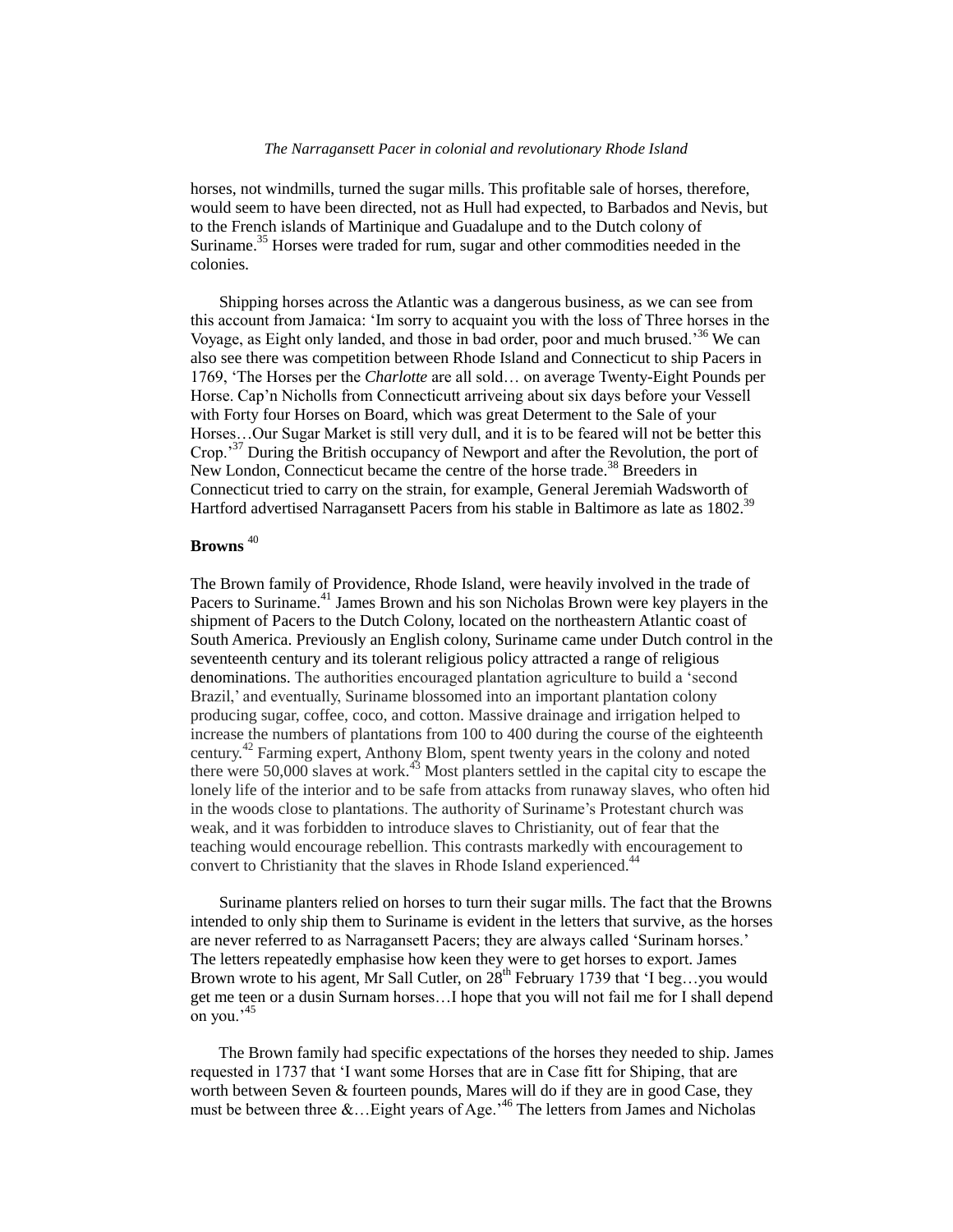repeatedly included requests to get 'a score a small horsis' that are 'fit to Go to sea' or 'in good trim for shipping.' Both father and son repeatedly specified how many hands high the horses could be: 'PS. none of the horses to be more then fourteen hands high' and 'not exceeding thirteen  $\&$  a half hands high, or fourteen hands at the most.' There were endless requests for horses that are 'in good care' 'free from lameness' 'have two good eyes' and 'have good teeth.<sup>47</sup> The weight of the horses was important too; James told Mr Morris in 1738 that 'I want some Good fatt horsis.<sup>48</sup> Descriptions of the horses and slaves were often very similar, reinforcing how both were seen as chattel property. For example, an advertisement in the Newport Mercury from  $27<sup>th</sup>$  February 1764 for a slave could easily have been for a horse: 'to be sold…She is strong and healthy; and, among other qualifications, is a most notable breeder.'<sup>49</sup>

 The letters reveal a genuine sense of competition and urgency in the horse trade. For example, Nicholas wrote to Isaac Trip that 'In order to forward the horses as soon as possible…our vesel being ready much sooner than we expected & there being many other vesels who will get away before the  $15<sup>th</sup>$ .<sup>50</sup> In addition, an advertisement from the Providence Gazette in January 1764 announced that 'Nicholas Brown and Company want to buy immediately, a few likely Suirnam horses' (see Figure 2.)<sup>51</sup>



*Figure 2***: Advertisement from** *Providence Gazette***, January 1764**

The Brown family merchants repeatedly specified how much they were willing to pay. In 1765 Nicholas was willing to allow 'twelve dollars a piece' for 'good Surinam horses.<sup>52</sup> Nicholas declared in 1766 'the price to be forty eight gallons New England rum for each horse.<sup>53</sup> In March 1765 Nicholas contracted Isaac Tripp to purchase 'Forty Horses ... fitt for the Suranam Markkett.' With hard money in short supply, he proposed to pay for the purchase in goods, including rum, sugar and molasses. In addition to edible and drinkable goods, Nicholas also proposed to pay in human goods with 'one Negrow Garl.<sup>54</sup> The fact the horses were directly traded for human property reveals just how closely their plight was tied to that of chattel slavery. The Brown family sourced the horses from plantations in Rhode Island, where they were raised by slaves and then sold them to toil alongside slaves on plantations in Suriname. They also directly traded their equine property with their human property.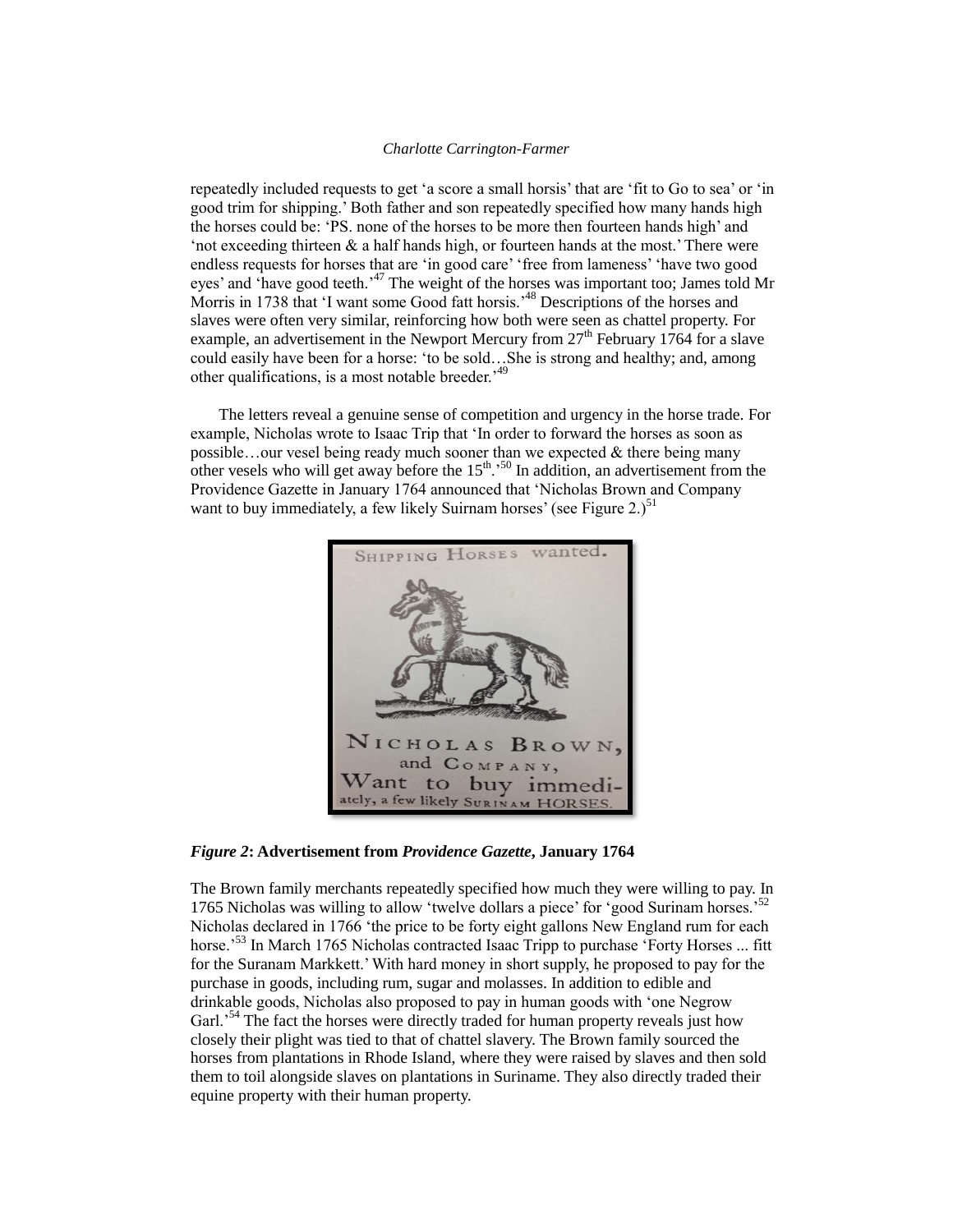The Browns clearly saw no value in keeping or selling the horses in Rhode Island; they were specifically acquired for the Suriname market. Nicholas Brown wrote to Frank and Evan Mallbone in November 1765 that 'our Brigg George' has already sailed and 'we have…thirty Surinam horses…we have no particular use for them at present and you…proposd sending a sloop for Surinam about the last of this month.' Nicholas then offered Frank and Evan the horses 'at the price they cost us viz 12 dollars a head, we asure you they are very good horses for that market, and are lookd upon by indifferent persons to be worth near double the mony of the same sumber of horses just saild from this town for Surinam.<sup>55</sup> The fact that the Browns felt there was no point keeping them in Rhode Island and also the use of the term 'that market' indicates how they had a specific targeted trade.

 The Browns also faced a number of problems. James warily wrote in 1736, 'I have been informed that you did not tell me the truth about that little horse and I depended upon your word about the Age of him, you told me he was but Six years old….but [if] that Horse and is above Eight years old I will not have him.'<sup>56</sup> From Philip Astley's, *The Modern Riding Master,* published in 1776 we see that, 'His Age is known by his Teeth…the Country Dealers, by pulling out two Teeth, and cutting the Gums, make them appear older [or younger] than they really are.<sup>57</sup>

 Through the winter of 1765 Nicholas kept a number of his horses with Rowland Robinson, one Rhode Island's most prominent breeders of Narragansett Pacers.<sup>58</sup> On 20th December Rowland Robinson wrote to Nicholas in Providence from South Kingston, Rhode Island, telling him his horses had died. Sadly part of this letter is torn and bits are missing, in particular the bit that tells us exactly how many died. Robinson continues that 'they will all die' and they are the oldest 'I ever saw and the oldest I [be]leave in the Colony I dew think they a[r]e thirty five…I take all the pains I can to keep them alive but it is my opinion they will all die, except they are howsed and have grain…to house them…will make the cost rise two high for if they should be a live in the spring I would not give you a dollar a head….I shall expect to be paid for each horse till he dyths.'<sup>59</sup> Nicholas replied immediately that '[I] must request that you do your utmost in every respect…to preserve there lives if that what remains may… ship…We…are convinced that we where most shockingly deceav'd in them, and…there grinders all wornout, when these horses first came they where look upon by…to be a very good parcel of horse.<sup>60</sup> Using other sources, we glean that there were various ways to dupe potential customers, and *The Smithfield Jockey* pamphlet describes many of them in detail, such as how to make a horse appear younger, gallop faster, lame and so on.<sup>61</sup> Another advice pamphlet, the 1700 London version of the *Gentlemans Complete Jockey,*  offers a detailed discussion of how to 'fatten a lean horse in a short time' The author, suggests, 'give him three… a day, for a week, Mashes made of boiled Oats, Beans, and Bran…after this, for a week, make up Balls of Barly-meal, Honey, Enaula campane beten into-powder, the Juice of sweet Fennel, and Cummine-seeds; make these up into balls with new Ale, and give him three of them a day as big as Pullets eggs for a week, after each half a peck of Oats and two quarts of split Beans.' However, the pamphlet concludes that if the horse is 'very old' it will not work.<sup>62</sup> Sadly, we do not know happened to horses and if they survived.

# **Conclusion: The Narragansett Pacer's legacy**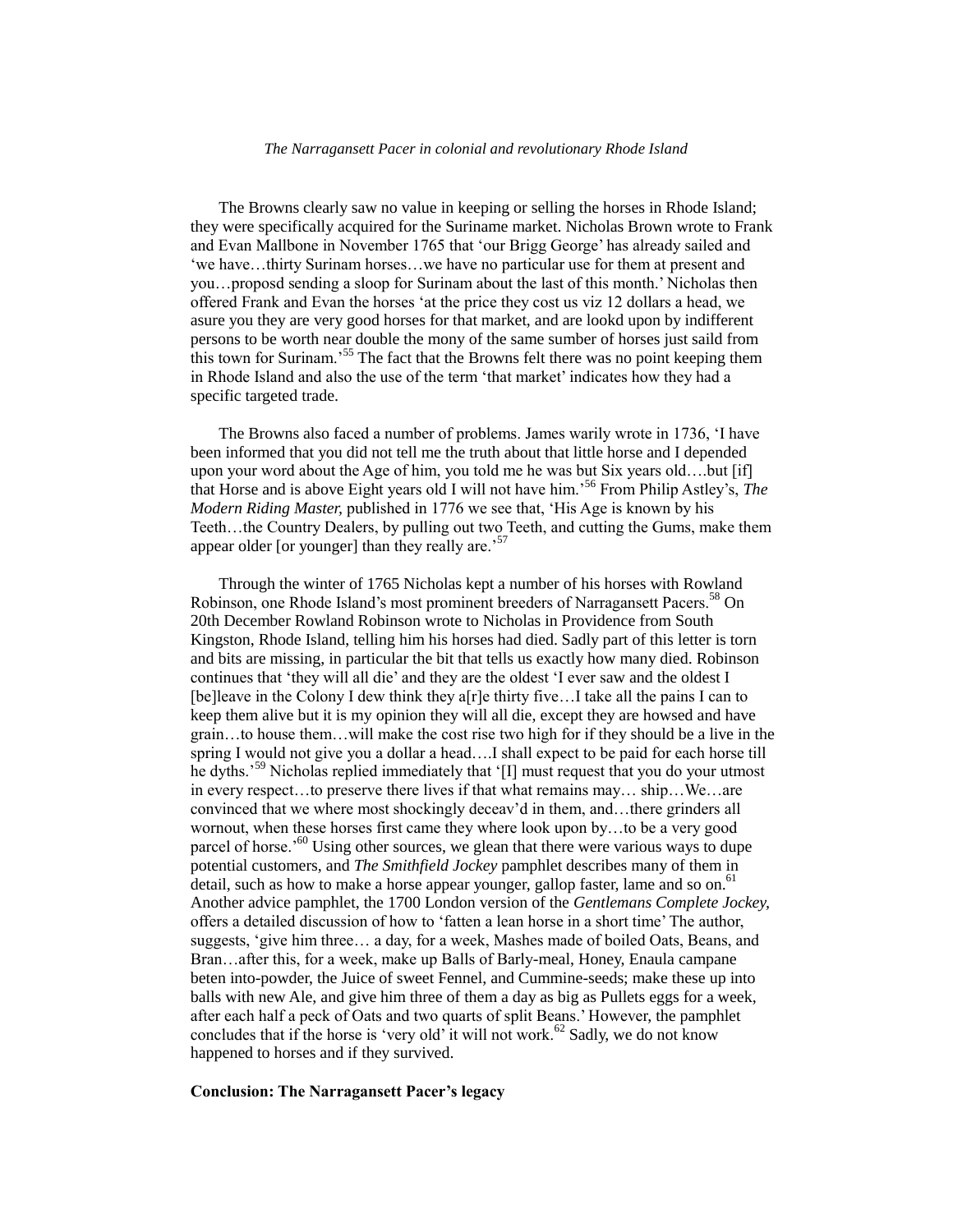To conclude, whilst the Narragansett Pacer may be gone, it is not forgotten. The Pacer has influenced a range of modern breeds, including the Standardbred, Tennessee Walking Horse and the American Saddlebred. The Pacer's story now has a lasting legacy as part of FDR's New Deal. A mural by Ernest Hamlin Baker entitled 'The Economic Activities of the Narragansett Planters' was commissioned for the Wakefield, Rhode Island, post office by the Treasury Department's Section of Painting and Sculpture. It hung in the post office from its completion in 1939 until 1999. The mural is now on display at the Pettaquamscutt Historical Society in Kingston, Rhode Island, where it was moved in 2003 after the Wakefield post office closed.

 The Treasury Department envisioned that the artworks would reflect the community in which it would be placed. As the title suggests, the mural captures the area's slavedependent economy in the eighteenth century. The controversial New Deal arts projects provided work for jobless artists and promoted American art and culture.<sup>63</sup> Baker's other work included posters for the U.S. government, *New Yorker* profiles and covers for *Fortune* magazine.<sup>64</sup> The Pettaquamscutt Historical Society was recently bequeathed some of the original sketches that Ernst Hamilton Baker made and photographs of him installing the original mural. A number of the draft sketches reveal that Baker originally planned to include Native Americans in the mural, although they did not make it into the final piece. The Treasury Department provided strict guidelines for the artists to follow when creating a work of art for a public building, which would be heavily used by members of the community. Baker made several visits to Wakefield and as was encouraged to focus on local subjects as a way of reaching the average citizen.



# *Figure 3***: Ernest Hamlin Baker's** *The Economic Activities of the Narrangassett Planters*

In 1940 Baker commented in *American Artist* that 'I grimly determined to confine the main theme to the income-producing sources of the Planters' wealth and culture.' <sup>65</sup> The final mural depicts slaves performing a range of tasks, including breeding horses and livestock, growing corn, making cheese, shipping and smuggling. As Figure 3 shows, the Narragansett Pacer dominates the mural.<sup>66</sup> In the centre of the mural an elaborately dressed white planter is riding a Narragansett Pacer, whilst giving orders to the slaves. To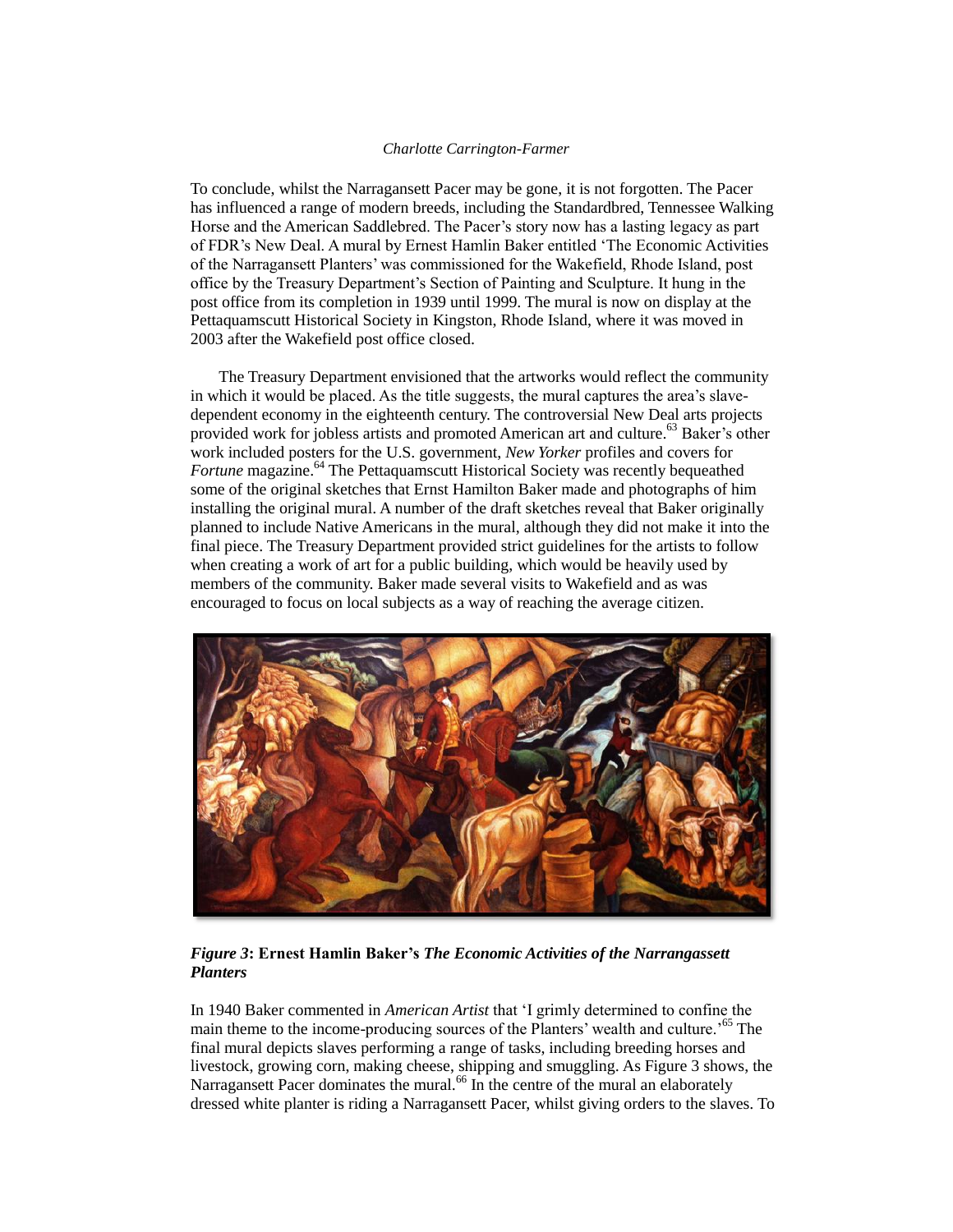the left of the planter, a slave is leading two additional Narragansett Pacers. The Pacers, the slaves and the planter are at the forefront of the mural, showing their centrality to the economy. The planter's implied cruelty is clear from his face and posture on horseback.<sup>67</sup> The slaves are depicted as strong and competent, but their faces seem to blend into the same face. In the background there is a ship to indicate the area's trading and mercantile connections. The mural provides a last reminder of the Narragansett Pacer's importance to Rhode Island and the wider Atlantic World.

### **BIBLIOGRAPHY**

### **Manuscripts**

Nicholas Brown Papers – Miscellaneous Letters, John Carter Brown Library, Providence, RI. Manuscript – BFBR B. 357. ML 1764-1767; BFRB, 1765 B. 357. Folders 1-10.

\_\_\_\_\_\_\_\_\_\_\_\_\_\_\_\_\_\_\_\_\_\_\_\_\_\_\_\_\_\_\_\_\_\_\_\_\_\_\_\_\_\_\_\_\_\_\_\_\_\_\_\_\_\_

*The Newport Mercury,* 9 May 1763. <1759:3:20-1770:10:8> Collections held at Newport Historical Society, Newport Rhode Island.

## **Published editions of primary documents**

Astley, Philip. *The Modern Riding Master: Or, A Key to the Knowledge of the Horse, and Horsemanship; with Several Necessary Rules for Young Horsemen (Philadelphia: printed* and sold by Robert Aitken, 1776). For the list written in an unknown hand on the back page see copy held at the John Carter Brown Library, Providence, Rhode Island. Manuscript ID: JCB D776 A855M.

Bloom, Anthony. *Verhandeling van den landbouw in de colonie Suriname – Treatise on agriculture in the colony of Suriname*, (Amsterdam, 1787).

"Commerce of Rhode Island, 1726-1800," Vol. 1, 1726-1774, *Collections of the*  Massachusetts Historical Society, 7<sup>th</sup> Series, Vo. IX (Boston, MA: Massachusetts Historical Society, 1864).

Douglass, William. *A Summary, Historical and Political, of the First Planting, Progressive Improvements, and Present State of the British Settlement in North-America*  (Boston, MA and London, re-printed, 1755).

Fermin, Philippe. *Nieuwe algemeene beschryving van de colonie van Suriname – New General description of the colony of Suriname,* (Harlingen, 1770).

Gent, A.S. *The Gentlemans Complete Jockey* (London, 1700).

'John Hull Letter Book,' vol. 1 transcribed by Florence Berlin for the *American Antiquarian Society* (1930).

'Letter Book of Peleg Sanford,' *Rhode Island Historical Society,* (Providence, RI: 1928).

McSparren, James. "America Dissected, being a Full and True Account of the American Colonies" (1752), published as an appendix in Wilkins Updike, *A History of the Episcopal Church in Narragansett Rhode Island, Including a History of other Episcopal Churches in the State* (Boston, MA: The Merrymount Press, 1907).

"Paul Revere's Correspondence," *Collections of the Massachusetts Historical Society*,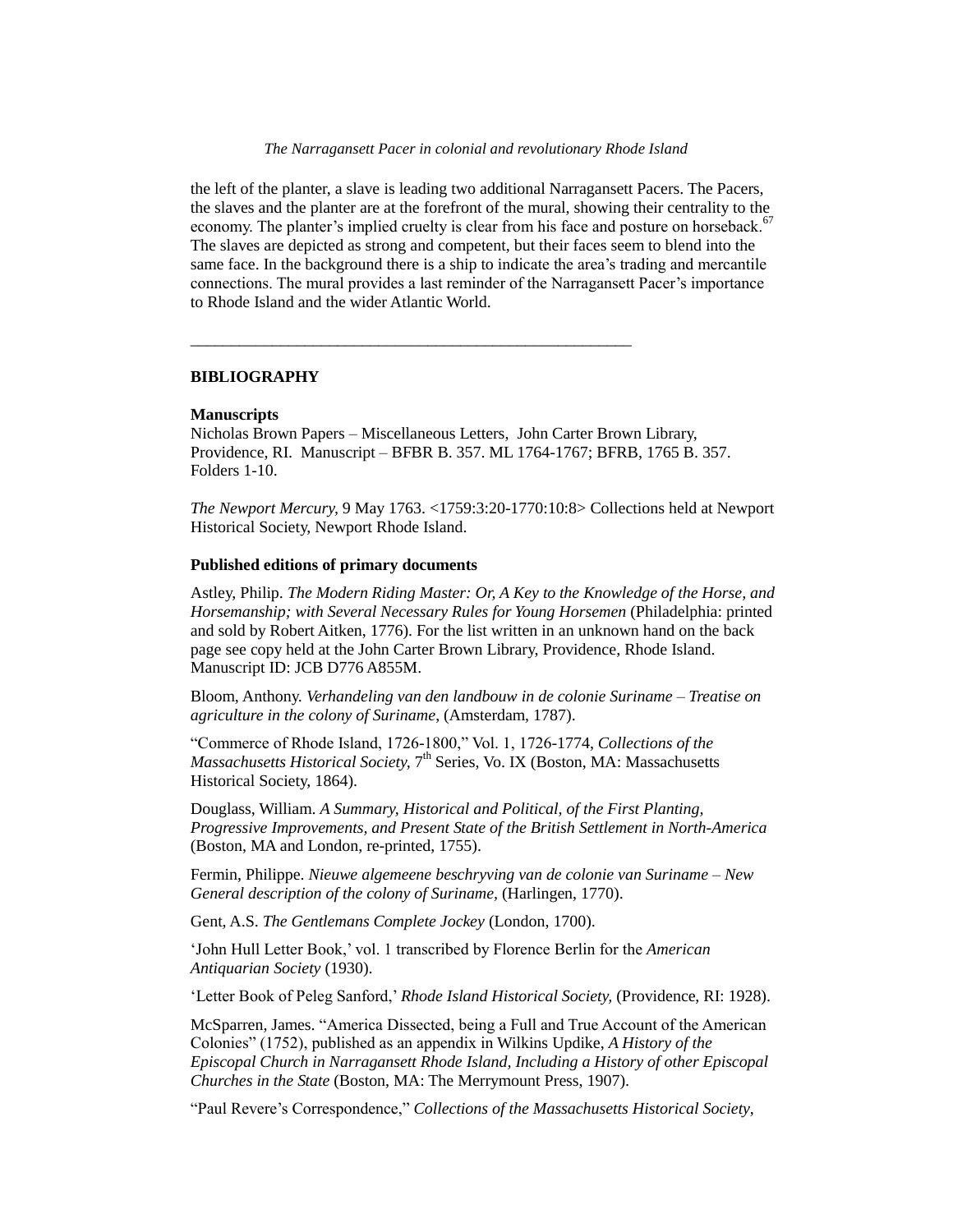1st series, vol. 5 (1798).

Potter, Elisha R. Jr. (ed.), *Collections of the Rhode-Island Historical Society*, Vol. III (Providence, RI: Marshall, Brown and Company, 1835)

South Kingstown Probate Records, Vol. III.

*The Letter Book of James Brown of Providence, Merchant 1735-1738* (From the original manuscript in the Rhode Island Historical Society) (Providence, RI: Rhode Island Historical Society.

*The Smithfield jockey: or, the character and original of a horse-courser, with the tricks and rogueries of an ostler. Published for the benefit of gentlemen and others.* (London: W.D., 1675).

Updike, Wilkins. *A History of the Episcopal Church in Narragansett Rhode Island, Including a History of other Episcopal Churches in the State (Boston, MA: The* Merrymount Press, 1907) Vol. 1.

Winthrop, John. *History of New England 1630-1649,* James Kendall Hosmer, (ed.), (New York, NY: 1908), Vol. 1.

# **Secondary sources**

Avitable, Joseph. "The Atlantic World Economy and Colonial Connecticut." (PhD diss., University of Rochester, NY, 2009).

Bickford, Christopher P. *Picturing History: Wakefield's Post Office Mural of 1939*  (Kingston, RI: Pettaquamscutt Historical Society, 2003).

Cook, Benjamin Ladd. "The Narragansett Pacer," *RIY*, (1965-66), pp. 56-58.

Forbes, Esther. *Paul Revere and the World He Lived in* (Boston, MA: Houghton Mifflin, 1942).

Galvin, John R. *The Minute Men: The First Fight – Myths and Realities of the American Revolution* (Dulles, VA: Potomac, 2006).

Hackett Fischer, David. *Paul Revere's Ride,* (New York: Oxford University Press, 1994).

Fitts, Robert. *Inventing New England's slave paradise: master/slave relations in eighteenth-century Narragansett, Rhode Island* (Oxford: Taylor & Francis, 1998).

Klooster, Wim. *The Dutch in the Americas 1600-1800: A Narrative History with the Catalogue of an Exhibition of Rare Prints, Maps and Illustrated Books from the John Carter Brown Library* (Providence, RI: John Carter Brown Library, 1997)

Leehey, Patrick M. *What was the Name of Paul Revere's Horse? Twenty Questions About Paul Revere – Asked and Answered* (Boston, MA: Paul Revere House Publications, ND).

Morse Earle, Alice. *Customs and Fashions in Old New England* (New York, NY: Charles Scribner's Sons, 1894).

O'Donnell, Richard W. "'On the Eighteenth of April, in Seventy-five' Longefellow didn't know the half of it." *Smithsonian,* 4 (1973), pp. 72-77. Phillips, Deane. *Horse Raising in Colonial America* (Ithaca, NY: Cornell, 1922).

### **Websites**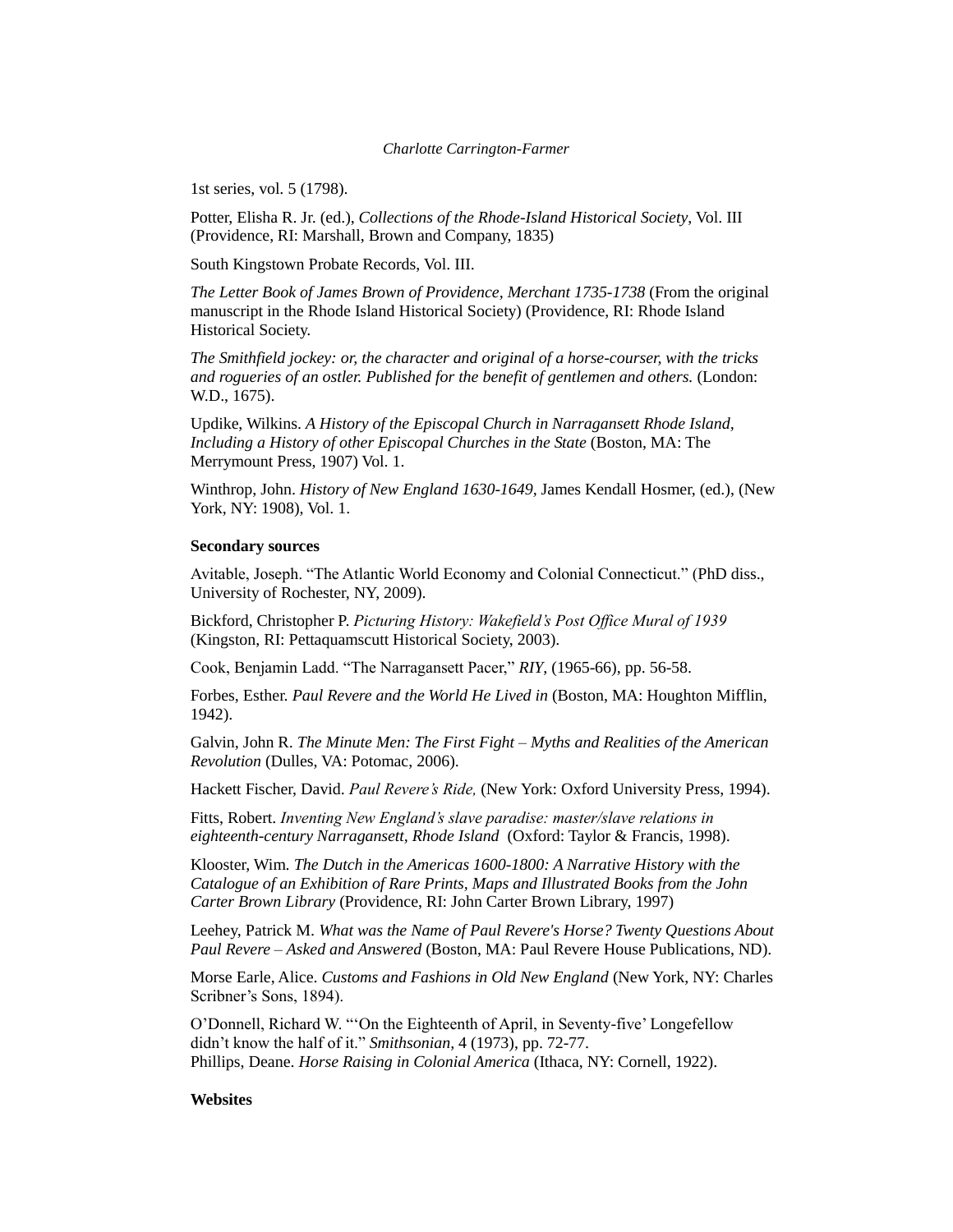"Paul Revere House" http:/www.paulreverehouse.org/bio/faq.html. Accessed 13 January 2014.

"The National Archives: A New Deal for Art" http://www.archives.gov/exhibits/new\_deal\_for\_the\_arts/celebrating\_the\_people1.html Accessed 13 April 2014.

### **Images**

*Figure 1* – Image courtesy of Pettaquamscutt Historical Society, Kingston, Rhode Island. The painting was done from a description of the horse and was reproduced through the courtesy of Miss Ann Holst of Warwick, Rhode Island.

*Figure 2* – The woodcut of a Narragansett Pacer appeared in the Providence Gazette in January 1764. Advertisement courtesy of Rhode Island Historical Society Rhi x3 1740.

*Figure 3* – Image courtesy of Pettaquamscutt Historical Society, Kingston, Rhode Island.

**CV**: Charlotte Carrington is an Assistant Professor of History at Roger Williams University in Bristol, RI, USA, and she specialises in early American History. She received her Ph.D. from the University of Cambridge (Trinity Hall) in 2010. Her dissertation was entitled 'Dissent and Identity in Seventeenth-Century New England,' and is now a book project entitled 'Vice in the Land of Canaan: Crime and Dissent in "Puritan" New England.' Charlotte is particularly interested in Thomas Morton, who founded the Ma-re Mount settlement (modern-day Quincy, MA), and she has written a biography of Morton for a book entitled *Atlantic Lives: Biographies that Cross the Ocean* (Brill, 2013). Her new research project considers horses in the Atlantic World and has the provisional title of: 'Slave Horse: The Narragansett Pacer in Rhode Island and the Atlantic World.'

**E-mail**: [ccarrington@rwu.edu](mailto:ccarrington@rwu.edu)

## **NOTES**

 $\overline{a}$ 

2 John R. Galvin calls the horse Thunderer in *The Minute Men: The First Fight – Myths and Realities of the American Revolution* (Dulles, VA: Potomac, 2006) pp. 123-124. Popular writers have inventively named her Meg, Scherazade, Dobbin and Sparky. A genealogy of the Larkin family, published in 1930, stated: 'Samuel (Larkin) ... born Oct. 22, 1701; died Oct. 8, 1784, aged 83; he was a chairmaker, then a fisherman and had horses and a stable. He was the owner of "Brown Beauty," the mare of Paul Revere's Ride made famous by the Longfellow poem. The mare was loaned at the request of Samuel's son, deacon John Larkin, and was never returned to the owner.' Cited in Patrick M. Leehey, *What was the Name of Paul Revere's Horse? Twenty Questions About Paul Revere – Asked and Answered* (Boston, MA: Paul Revere House Publications, ND).

<sup>3</sup> David Hackett Fischer, *Paul Revere's Ride,* (New York: Oxford University Press, 1994), p. 106 and endnotes.

<sup>&</sup>lt;sup>1</sup> Esther Forbes, *Paul Revere and the World He Lived in* (Boston, MA: Houghton Mifflin, 1942), pp. 191-195.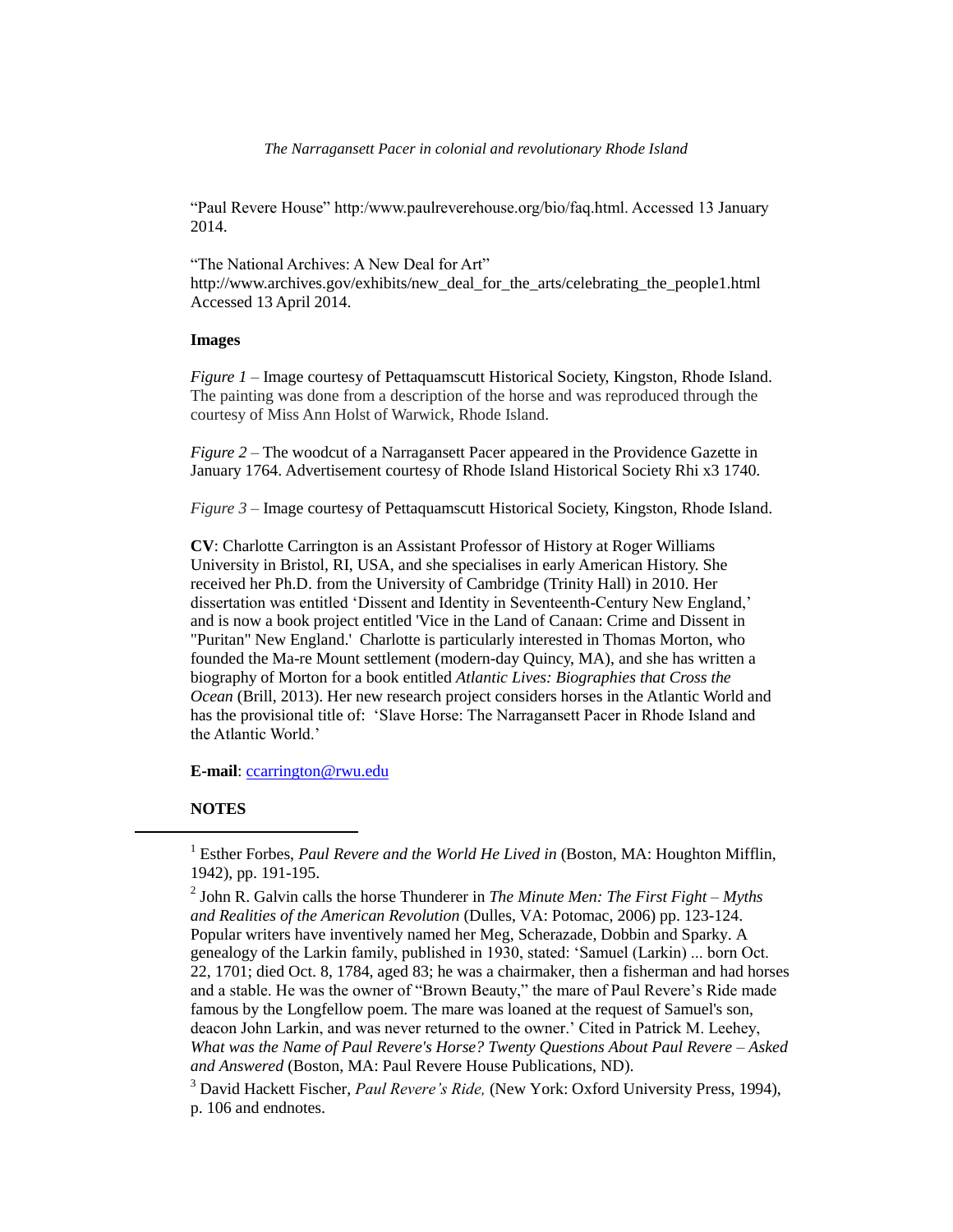4 Forbes, *Paul Revere and the World He Lived in*, pp. 191-195.

 $\overline{a}$ 

<sup>5</sup> Many works of popular history cover the midnight ride. For example, see Richard W. O'Donnell, "'On the Eighteenth of April, in Seventy-five' Longefellow didn't know the half of it." *Smithsonian,* 4 (1973), pp. 72-77.

 $6$  The manuscript letter includes some interlineations, apparently in the hand of Jeremy Belknap. In printing the account in *Collections of the Massachusetts Historical Society*, 1st series, vol. 5 (1798), Belknap assigned to it the date of 1 January 1798. At the end of the document, Revere signed his name but then, apparently choosing to remain anonymous, wrote above it 'A Son of Liberty of the year 1775' and beside it 'do not print my name.' Either he changed his mind or Belknap ignored his request, for the two phrases are crossed out in the original document, and the name is included in the printed version. See following article for discussion: "Paul Revere House" [http://www.paulreverehouse.org/bio/faq.html.](http://www.paulreverehouse.org/bio/faq.html) Accessed 14 January 2014.

 $<sup>7</sup>$  Although Robert Livingston refers to a 'single footed trot,' arguably the pure bloods</sup> could not trot at all and they maintained their own characteristic pacing. Livingston made these claims in the first American edition of the Edinburgh Encyclopedia. Cited in Benjamin Ladd Cook, "The Narragansett Pacer," *RIY*, (1965-66), pp. 56-58.

<sup>8</sup> A.S. Gent, *The Gentlemans Complete Jockey* (London, 1700), p. 53.

<sup>9</sup> Washington County is the name that survives today, although the area is known locally as South County.

<sup>10</sup> Esther Forbes, *Paul Revere and the World He Lived in*, pp. 191-195

<sup>11</sup> Alice Morse Earle, *Customs and Fashions in Old New England* (New York, NY: Charles Scribner's Sons, 1894), p. 189 accessed 13 April 2014.

189http://www.gutenberg.org/files/24159/24159-h/24159-h.htm4.

<sup>12</sup> Image courtesy of Pettaquamscutt Historical Society, Kingston, Rhode Island. The painting was done from a description of the horse and was reproduced through the courtesy of Miss Ann Holst of Warwick, Rhode Island.

 $13$  Rip Van Dam commented that the horse was 'no beauty though so high priced, save in his legs.' Alice Morse Earle's book published in 1894 asserted: 'There died in Wickford, R. I., a few years ago, a Narragansett Pacer that was nearly full blooded. She was a villainously ugly animal.' Morse Earle, *Customs and Fashions in Old New England*, p. 189

<sup>14</sup> James McSparren "America Dissected, being a Full and True Account of the American Colonies" (1752), published as an appendix in Wilkins Updike, *A History of the Episcopal Church in Narragansett Rhode Island, Including a History of other Episcopal Churches in the State* (Boston, MA: The Merrymount Press, 1907).

<sup>15</sup> Cited in Morse Earle, *Customs and Fashions in Old New England*, pp. 187-188.

<sup>16</sup> Philip Astley, *The Modern Riding Master: Or, A Key to the Knowledge of the Horse, and Horsemanship; with Several Necessary Rules for Young Horsemen* (Philadelphia: printed and sold by Robert Aitken, 1776), JCB D776 A855M, John Carter Brown Library, Providence, Rhode Island.

<sup>17</sup> *The Newport Mercury,* 9 May 1763. <1759:3:20-1770:10:8> Collections held at Newport Historical Society, Newport Rhode Island.

<sup>18</sup> Cook, "The Narragansett Pacer," pp. 56-58.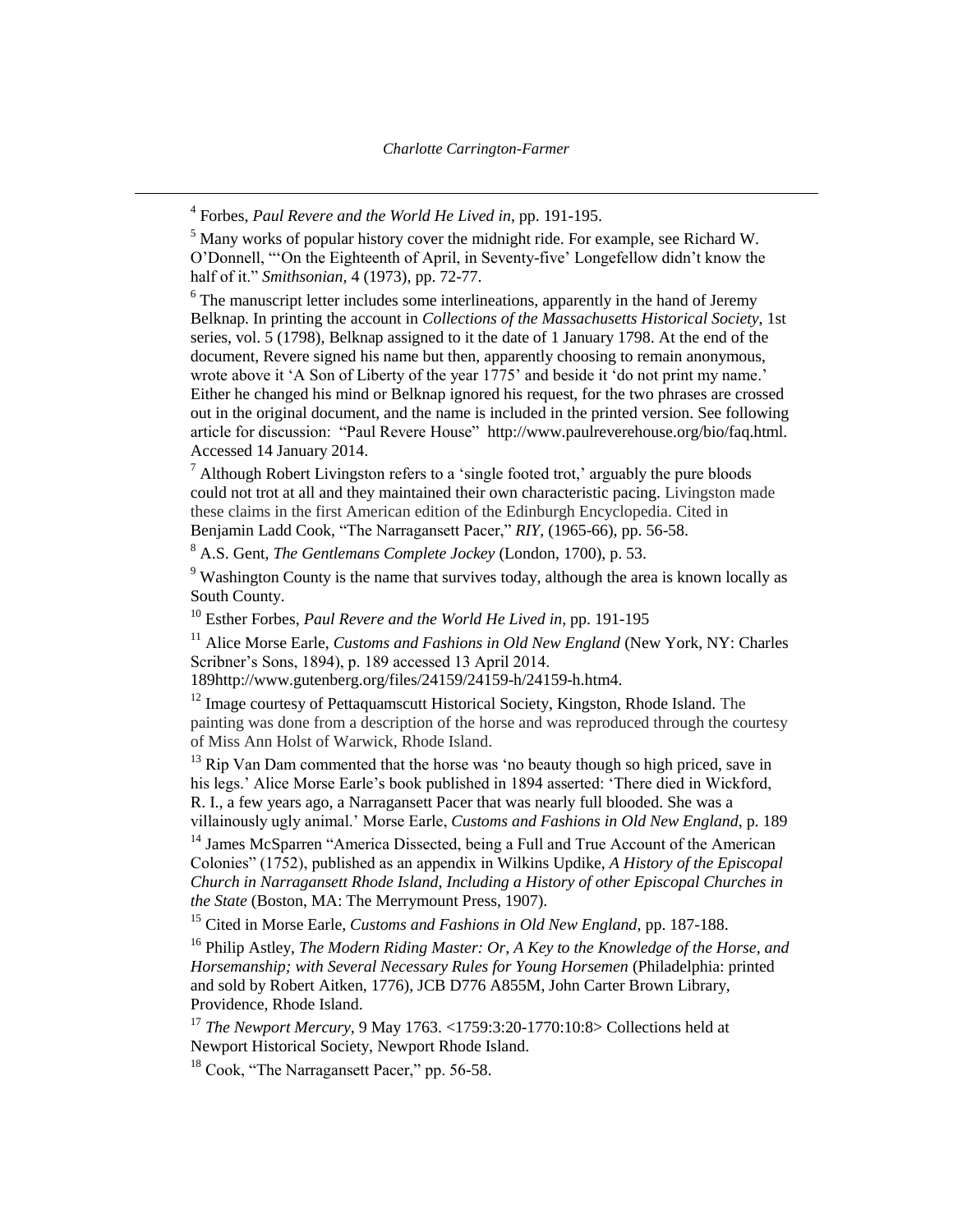<sup>19</sup> Elisha R. Potter, Jr. (ed.), *Collections of the Rhode-Island Historical Society*, Vol. III (Providence, RI: Marshall, Brown and Company, 1835), p. 114.

<sup>20</sup> Wilkins Updike, *A History of the Episcopal Church in Narragansett Rhode Island, Including a History of other Episcopal Churches in the State (Boston, MA: The* Merrymount Press, 1907) Vol. 1, pp. 207-208. See also William Douglass, *A Summary, Historical and Political, of the First Planting, Progressive Improvements, and Present State of the British Settlement in North-America* (Boston, MA and London, re-printed, 1755), p. 89 for census figures.

<sup>21</sup> *Collections of the Rhode-Island Historical Society*, Vol. III, p. 69; Updike, *A History of the Episcopal Church in Narragansett Rhode Island,* p. 515.

<sup>22</sup> Douglass, *A Summary, Historical and Political,* p. 90.

 $\overline{a}$ 

 $23$  In the late eighteenth century manumissions became more common, and free black communities increased in size. Indentured servants supplemented slaves before the American Revolution, and gradually became the bulk of the work force after 1784. Robert Fitts, *Inventing New England's slave paradise: master/slave relations in eighteenthcentury Narragansett, Rhode Island* (Oxford: Taylor & Francis, 1998), p. 79, p. 82, p. 91.

<sup>24</sup> The entries in the Narragansett Parish Register appear as an appendix as part of 'The Records of St. Paul's Church Narragansett, 14 April 1718 – November 6, 1774' in Wilkins Updike, *A History of the Episcopal Church in Narragansett Rhode Island, Including a History of other Episcopal Churches in the State (Boston, The Merrymount Press, 1907)* Vol.2, Appendix.

<sup>25</sup> *A Summary, Historical and Political*, p. 100.

<sup>26</sup> Fitts, *Inventing New England's slave paradise,* p. 73, p. 85, p. 92. Whilst the majority of the planters lived in South Kingstown, Charlestown contained fewer, but larger plantations. North Kingstown was the most developed town in Narragansett, and contained fewer plantations.

<sup>27</sup> *Collections of the Rhode-Island Historical Society*, Vol. III, p. 67; Douglass, *A Summary, Historical and Political,* p. 99.

 $^{28}$  John Winthrop noted in his journal that 60 horses were shipped to New England. John Winthrop, *History of New England 1630-1649,* James Kendall Hosmer, (ed.), (New York, NY: 1908), Vol. 1 p. 368.

 $^{29}$  The letter is dated 29 May 1666. Sanford went on to be Governor of the Colony from 1680 to 1683. 'Letter Book of Peleg Sanford,' *Rhode Island Historical Society,*  (Providence, RI: 1928) pp. 7-8.

<sup>30</sup> Letter dated September 8 1672 to Benedict Arnold, 'John Hull Letter Book,' vol. 1 transcribed by Florence Berlin for the *American Antiquarian Society* (1930) Further letters re: horses, pp. 132-133, pp. 337-338 of the transcript.

<sup>31</sup> Calendar of State Papers, 1720/21, 197, Cited in William Davis Miller, "The Narragansett Planters," *Proceedings of the American Antiquarian Society,* (April, 1933) Vol. 43, Part 1. (Worcester, MA: 1934) pp. 49-115.

<sup>32</sup> South Kingstown Probate Records, Vol. III, p. 103.

<sup>33</sup> South Kingstown Probate Records, Vol. III, p. 70.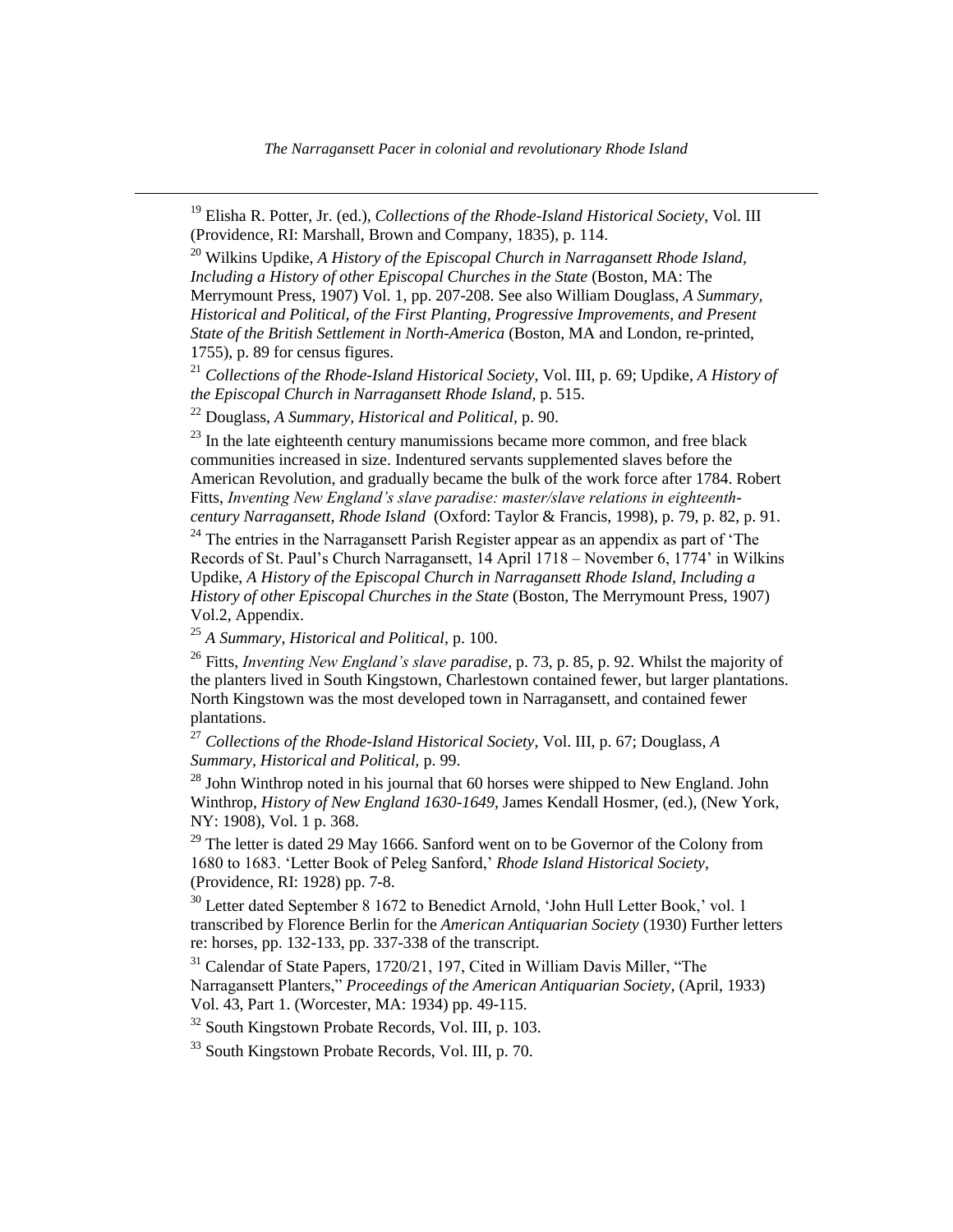$34$  When Rowland Robinson died in 1716 he had '64 horses, mares and colts.' South Kingstown Probate Records, Vol. III, Jeremiah Wilson Estate, 1740 – South Kingstown Probate Records, Vol. I, p. 86.

<sup>35</sup> Calendar of State Papers, 1714/15, 654. Also Idem, 1720/21, 197. See *Collections of the Rhode-Island Historical Society*, Vol. III.

<sup>36</sup> Isaac Pereira Mendes to Aaron Lopez, Kingston, Jamaica, 15 February 1767 "Commerce of Rhode Island, 1726-1800," Vol. 1, 1726-1774, *Collections of the Massachusetts*  Historical Society, 7<sup>th</sup> Series, Vo. IX (Boston, MA: Massachusetts Historical Society, 1864), p. 183.

 $37$  Benjamin Wright to Aaron Lopez, Savanna La Marr,  $8<sup>th</sup>$  April, 1769. Ibid, p. 271.

<sup>38</sup> The role of Connecticut in exporting horses and other goods is explored by Joseph Avitable in a PhD dissertation. Joseph Avitable, "The Atlantic World Economy and Colonial Connecticut." (PhD diss., University of Rochester, NY, 2009).

<sup>39</sup> According to Hazard there was only one Narragansett Pacer in Rhode Island in 1800, although the breed was carried on for a few years longer in Connecticut. Pacers bred by Wadsworth were advertised in the *Federal Gazette & Baltimore Daily Advertiser* in 1802. Deane Phillips, *Horse Raising in Colonial America* (Ithaca, NY: Cornell, 1922), p. 917, p. 926, p. 927.

 $^{40}$  James Brown passed away in 1739 and his brother Obadiah raised his four children, John, Nicholas, Joseph and Moses. John Brown is perhaps the most well-known of the Brown family, especially for his slave trading, followed by his abolitionist brother, Moses. The Brown family – [Nicholas Sr.,](http://en.wikipedia.org/wiki/Nicholas_Brown_(Brown_University)) [John,](http://en.wikipedia.org/wiki/John_Brown_(Rhode_Island)) Joseph, and [Moses,](http://en.wikipedia.org/wiki/Moses_Brown) were instrumental in founding Brown University.

 $41$  It is [bordered](http://en.wikipedia.org/wiki/Borders_of_Suriname) by [French Guiana](http://en.wikipedia.org/wiki/French_Guiana) to the east, [Guyana](http://en.wikipedia.org/wiki/Guyana) to the west and [Brazil](http://en.wikipedia.org/wiki/Brazil) to the south. Wim Klooster, *The Dutch in the Americas 1600-1800: A Narrative History with the Catalogue of an Exhibition of Rare Prints, Maps and Illustrated Books from the John Carter Brown Library* (Providence, RI: John Carter Brown Library, 1997), pp. 67-78; Anthony Bloom, *Verhandeling van den landbouw in de colonie Suriname – Treatise on agriculture in the colony of Suriname*, (Amsterdam, 1787); Philippe Fermin, *Nieuwe algemeene beschryving van de colonie van Suriname – New General description of the colony of Suriname,* (Harlingen, 1770).

<sup>42</sup> Klooster, *The Dutch in the Americas 1600-1800*, p. 68.

<sup>43</sup> Bloom, *Treatise on agriculture in the colony of Suriname.*

<sup>44</sup> Although Africans maintained a large majority over whites (sixty-five to one in the rural areas), as did recently-arrived blacks over seasoned slaves, they were subjected to heavy labour and endured harsh treatment. Consequently, ever-swelling numbers of slaves escaped. The maroon communities were covered in detail by Philippe Fermin, who spent eight years in the colony. Fermin, *New General description of the colony of Suriname;* Klooster, *The Dutch in the Americas,* p. 68, p. 78.

<sup>45</sup> February the 28 AD 1738/9, *The Letter Book of James Brown of Providence, Merchant 1735-1738* (From the original manuscript in the Rhode Island Historical Society) (Providence, RI: Rhode Island Historical Society), p. 60. Hereafter referenced as *The Letter Book of James Brown.* 

<sup>46</sup> Febry 3d. 1735/6, Ibid, p. 19.

 $\overline{a}$